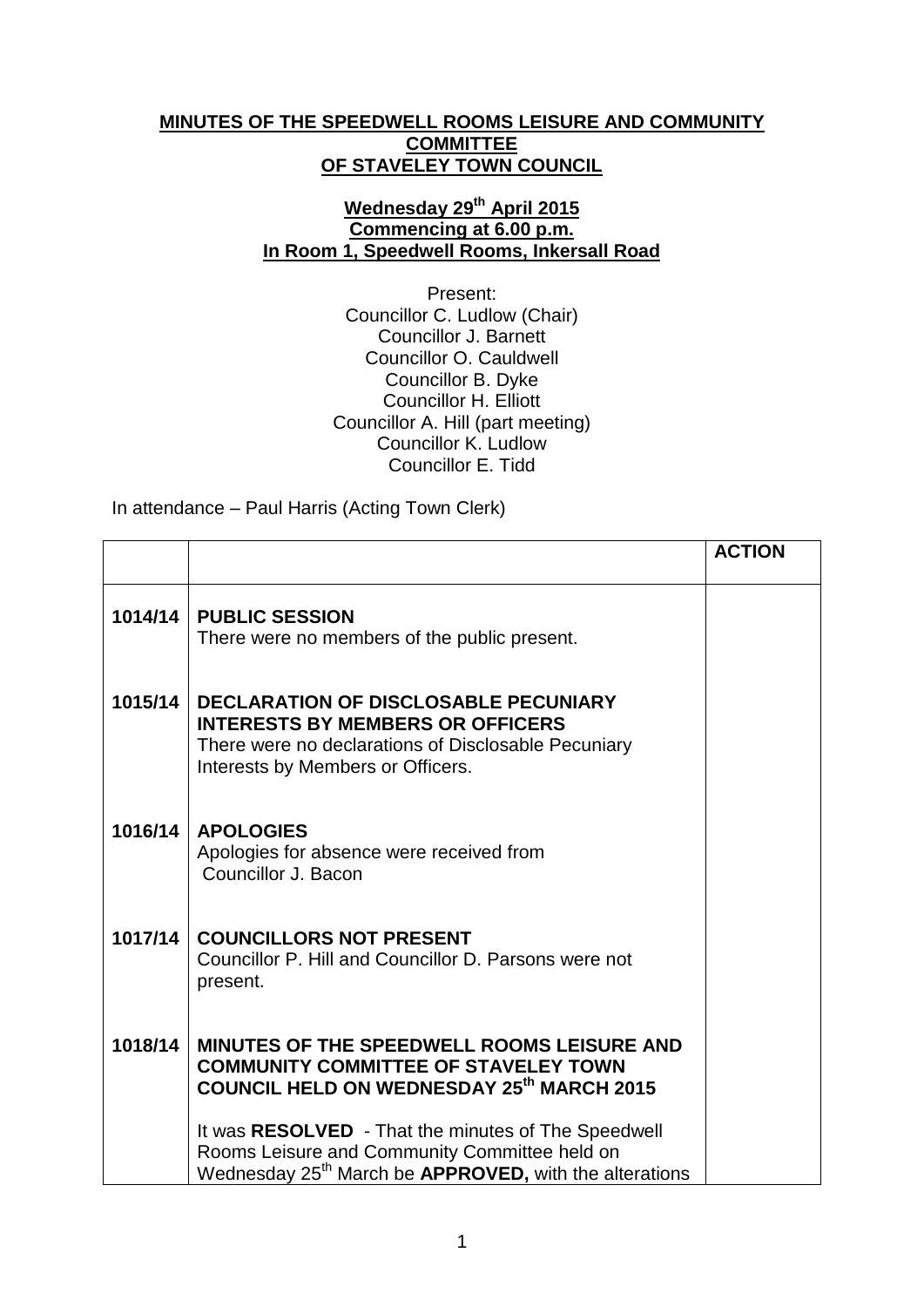|         | stated under matters arising.                                                                                                                                                                                                                                                                                                                                                                                                                                                           |
|---------|-----------------------------------------------------------------------------------------------------------------------------------------------------------------------------------------------------------------------------------------------------------------------------------------------------------------------------------------------------------------------------------------------------------------------------------------------------------------------------------------|
| 1019/14 | <b>MATTERS ARISING FROM THE MINUTES OF THE</b><br>SPEEDWELL ROOMS LEISURE AND COMMUNITY<br><b>COMMITTEE OF STAVELEY TOWN COUNCIL HELD ON</b><br><b>WEDNESDAY 25th MARCH 2015</b><br>Councillor B. Dyke had been present at the meeting of the<br>Speedwell Rooms Leisure and Community Committee held<br>on 25 <sup>th</sup> March 2015                                                                                                                                                 |
|         | 948/14 Bar - Should read 5 votes FOR                                                                                                                                                                                                                                                                                                                                                                                                                                                    |
|         | 950/14 – Lounge Councillor K. Ludlow asked if the letter of<br>thanks had been sent to James Stokes of Stokes Paints<br>Spencer Coatings for the kind donation of paint for the<br>Speedwell Rooms.                                                                                                                                                                                                                                                                                     |
|         | The Acting Town Clerk informed Councillor K. Ludlow this<br>was in hand.                                                                                                                                                                                                                                                                                                                                                                                                                |
|         | 951/14 Councillor H. Elliot said she had not spoken with The<br>Market Attendant regarding the outdoor market. Members<br>were aware of this and the Acting Town Clerk had met with<br>The Market Attendant regarding the Market.                                                                                                                                                                                                                                                       |
|         | Councillor C. Ludlow informed members that there was<br>concern over the market, barrows and flags were not being<br>put out on Market days and the uptake of stalls had<br>significantly reduced. Members were unsure whether to<br>carry on with the market or to run specialist markets every<br>so often, they were going to let it run for six weeks and if<br>there was no improvement with uptake of stalls then a<br>decision would be made whether or not to close the market. |
|         | The Acting Town Clerk said he had met with The Market<br>Attendant on the 24 <sup>th</sup> April. They discussed issues arising<br>from the Market and time frames for improvements and what<br>was expected from his role.                                                                                                                                                                                                                                                             |
|         | 953/15 Community Events v) Music of 1914 event<br>Councillor K. Ludlow suggested that an event be held on the<br>Friday Night 10 <sup>th</sup> July rather than Saturday 11 <sup>th</sup> July to start<br>the weekend of events.                                                                                                                                                                                                                                                       |
|         | Councillor B. Dyke informed members he would speak to Jo<br>Roberts regarding the event.                                                                                                                                                                                                                                                                                                                                                                                                |
|         | 957/14 Staveley Hall Bowling Club<br>Councillor B. Dyke asked if issues with the Bowling Club had<br>been resolved.                                                                                                                                                                                                                                                                                                                                                                     |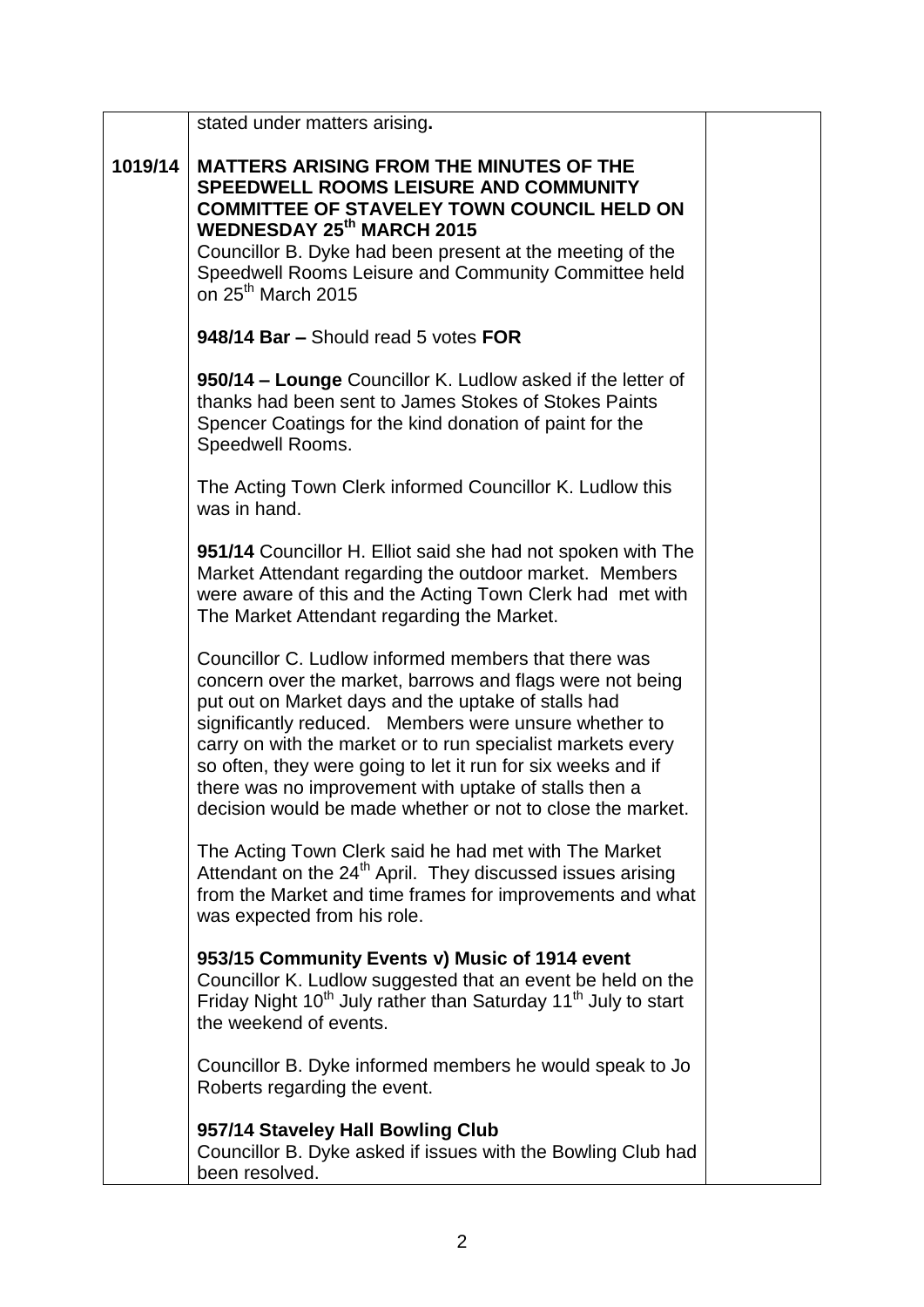|         | The Acting Town Clerk informed members he had met with<br>members of the Bowling Club and Mike Brook. There had<br>been confusion over whether the toilet facilities for the<br>bowling club could be met under the terms of the Contract<br>with Tomlinsons. |  |
|---------|---------------------------------------------------------------------------------------------------------------------------------------------------------------------------------------------------------------------------------------------------------------|--|
|         | The Bowling Club had requested whether they could have<br>use of a market stall to use as shelter in inclement weather,<br>to be placed near the Church side of the Bowling Green.                                                                            |  |
|         | 7 votes FOR                                                                                                                                                                                                                                                   |  |
|         | It was RESOLVED – that a market stall be placed near the<br>church side of the Bowling Green for use by the Bowling<br>Club for shelter in inclement weather.                                                                                                 |  |
| 1020/14 | <b>BAR</b><br>Paul Mitchell the bar stock taker had sent in his apologies as<br>he could not be present at the meeting but his notes and<br>reports on the stock take had been made available to<br>members.                                                  |  |
|         | The Stock Take requirements were as expected.                                                                                                                                                                                                                 |  |
|         | Costs of stock takes were detailed:<br>Quarterly Report - £65<br>Six Month Report - £75<br>Year End Report - £80 (includes a stock valuation<br>certificate)                                                                                                  |  |
|         | <b>RESOLVED</b> – That a quarterly stock take be adopted by<br><b>Staveley Town Council.</b>                                                                                                                                                                  |  |
| 1021/14 | <b>KITCHEN</b><br>The Acting Town Clerk said he had asked The Caretaker to<br>compile an itinerary of crockery/cutlery etc. but this had not<br>yet been completed, he would pursue this.                                                                     |  |
| 1022/14 | <b>LOUNGE</b><br>Councillor K. Ludlow informed members that the Lounge<br>had been repainted.                                                                                                                                                                 |  |
|         | Councillor H. Elliott said she had not been in contact with<br>Spire Blinds but would get quotes now the redecoration had<br>taken place.                                                                                                                     |  |
|         |                                                                                                                                                                                                                                                               |  |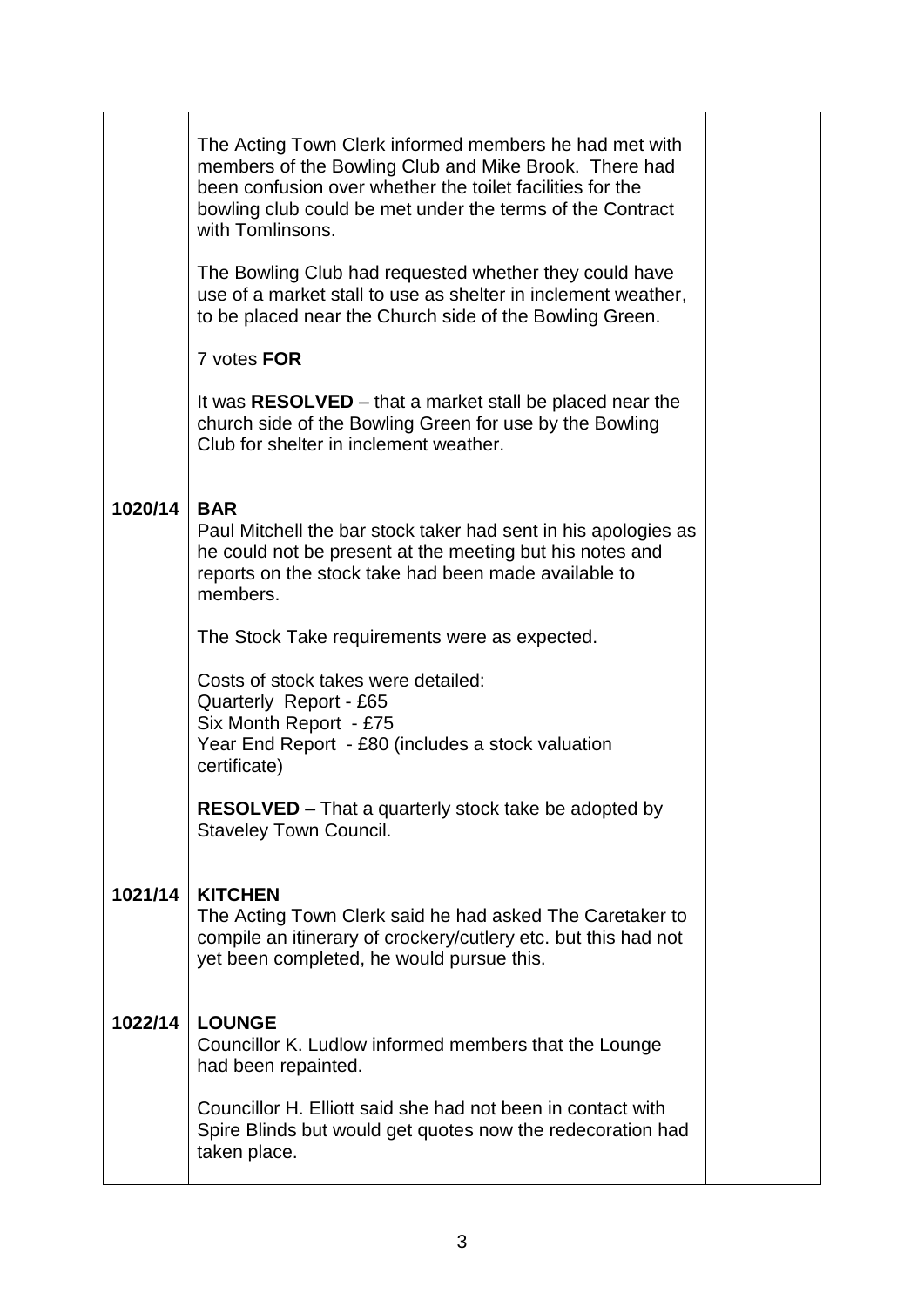| 1023/14 | <b>STAVELEY REMEMBRANCE ASSOCIATION</b><br>A letter regarding Staveley Garden of Remembrance Project<br>was RECEIVED.                                                                                                                                                                                                                                                                                                                                                                                                         |  |
|---------|-------------------------------------------------------------------------------------------------------------------------------------------------------------------------------------------------------------------------------------------------------------------------------------------------------------------------------------------------------------------------------------------------------------------------------------------------------------------------------------------------------------------------------|--|
| 1024/14 | <b>LETTINGS</b><br>The list of lettings was RECEIVED.                                                                                                                                                                                                                                                                                                                                                                                                                                                                         |  |
|         | Councillor C. Ludlow said once a Project Officer was<br>appointed the Speedwell Rooms would be able to be<br>promoted.                                                                                                                                                                                                                                                                                                                                                                                                        |  |
|         | Councillor C. Ludlow asked the Acting Town Clerk how the<br>Table Top Market was doing and how many stalls were<br>being let.                                                                                                                                                                                                                                                                                                                                                                                                 |  |
|         | The Acting Town Clerk informed members that there had<br>only been a couple of stalls booked over the last couple of<br>weeks and the bar had been open at the last Table Top but<br>had not had any takings. Members felt that income from the<br>Table Top was not covering staffing and this would need to<br>be looked at in more detail.                                                                                                                                                                                 |  |
|         | Councillor A. Hill informed members that the Table Top<br>Market would be included under the market review<br>alongside the outdoor markets.                                                                                                                                                                                                                                                                                                                                                                                  |  |
|         | Councillor C. Ludlow thought it would be a good idea to hold<br>auctions at the Table Top Market and asked if Councillor H.<br>Elliott could look into this and discuss further with the Market<br>Attendant.                                                                                                                                                                                                                                                                                                                 |  |
| 1025/14 | <b>COMMUNITY EVENTS</b><br>i) Art and Crafts Competition 2015.<br>Councillor Tidd informed the Committee that letters had<br>gone out to schools, closing date would be 5 <sup>th</sup> June and<br>judging date would be 12 <sup>th</sup> June 2015.                                                                                                                                                                                                                                                                         |  |
|         | Councillor C. Ludlow asked if there had been a budget<br>allocated for the Arts and Crafts competition, she felt the<br>Perspex boxes to display the winners' projects were<br>expensive. It was also discussed whether or not to carry on<br>having the banners. The banners had initially helped with<br>the acoustics in the Speedwell Rooms. Councillor C.<br>Ludlow felt it should be reviewed and whether they could<br>make savings on the Arts and Crafts Competition without<br>spoiling the event for the children. |  |
|         | Councillor C. Ludlow asked the Acting Town Clerk to provide                                                                                                                                                                                                                                                                                                                                                                                                                                                                   |  |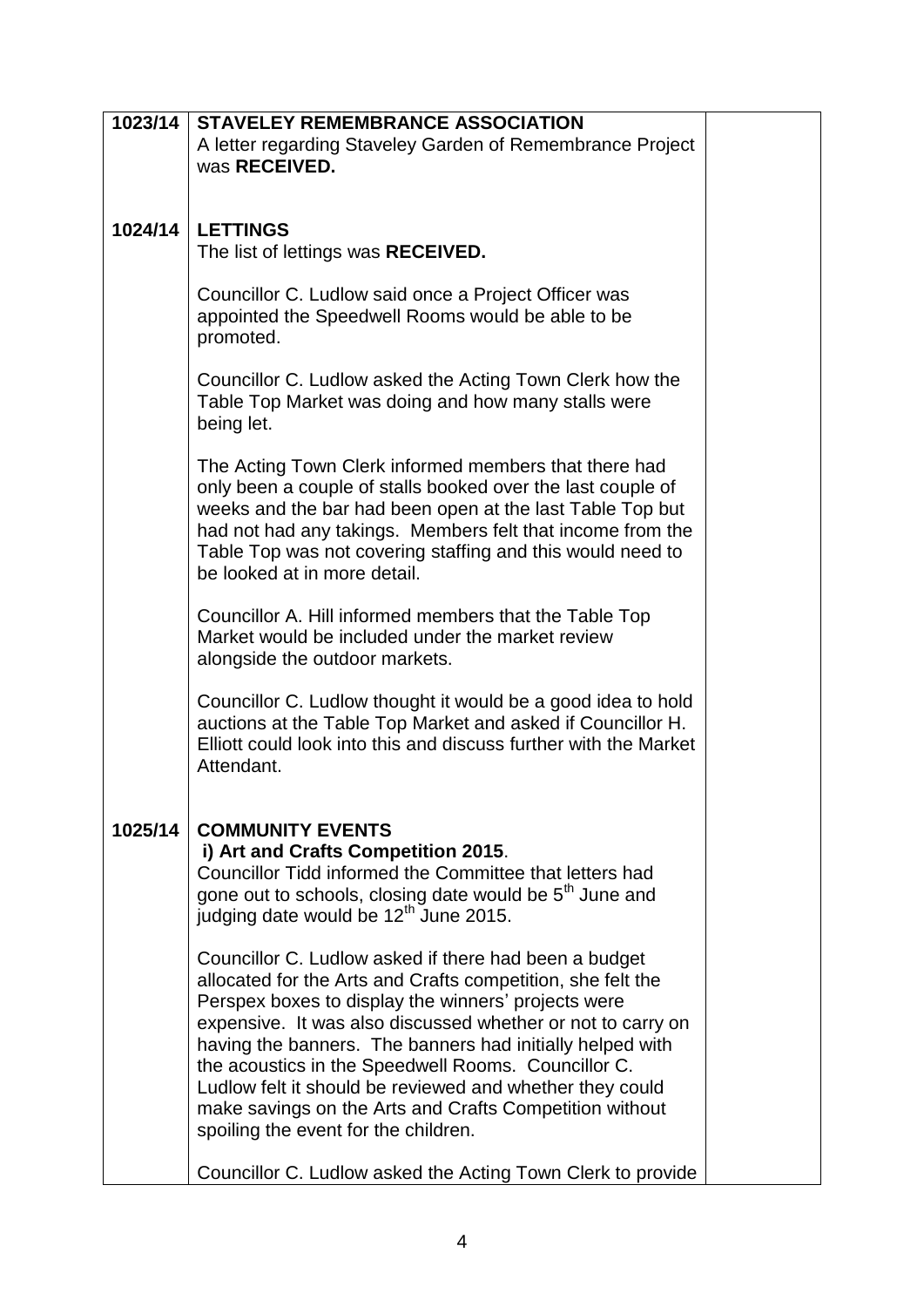| a breakdown of costs for the Arts and Crafts Competition to<br>be brought to the next meeting of the Speedwell Rooms<br>Leisure and Community Committee. Specific budgets were<br>required for each community event.                                                                    |  |
|-----------------------------------------------------------------------------------------------------------------------------------------------------------------------------------------------------------------------------------------------------------------------------------------|--|
| It was $RESOLVED - That$ (i) a breakdown of costs for the<br>Arts and Crafts Competition be provided to the next meeting<br>of the Speedwell Rooms Leisure and Community<br>Committee.                                                                                                  |  |
| (ii) a list of letters sent to<br>sponsors be provided for the next meeting.                                                                                                                                                                                                            |  |
| ii) Summer Activities Schemes 2015<br>Councillor E. Tidd informed the members that Belinda Wilks<br>did not wish to co-ordinate the Summer Activities Schemes<br>2015. Councillor Tidd informed members that co-ordinators<br>also had to have qualifications to Ofsted's requirements. |  |
| Councillor C. Ludlow suggested whether or not Growth<br>Activities could be approached.                                                                                                                                                                                                 |  |
| Councillor E. Tidd said she did not think there would be a<br>problem getting other staff involved, the problem was getting<br>someone qualified to co-ordinate the schemes, but all staff<br>would require DBS checks.                                                                 |  |
| It was $RECOMMENDED - That$ (i) a letter be sent to Linda<br>Bally asking if she would Co-ordinate the Summer Activities<br>Schemes 2015, recognising her good work on the Summer<br>Activities in the past.                                                                            |  |
| (ii) the Acting Town Clerk<br>approach Growth Activities to see if they would be willing to<br>have any input/help on the Summer Activities Schemes<br>2015.                                                                                                                            |  |
| iii) Elderly Citizens' Christmas Party<br>Councillor J. Barnett had spoken to various groups and the<br>groups that she spoke to would prefer a buffet.                                                                                                                                 |  |
| Councillor B. Dyke said that due to budget constraints it<br>would be cheaper to cater in-house rather than bring in<br>outside caterers.                                                                                                                                               |  |
| It was RECOMMENDED – to provide a buffet in-house for<br>the Elderly Citizens' Christmas Party 2015.                                                                                                                                                                                    |  |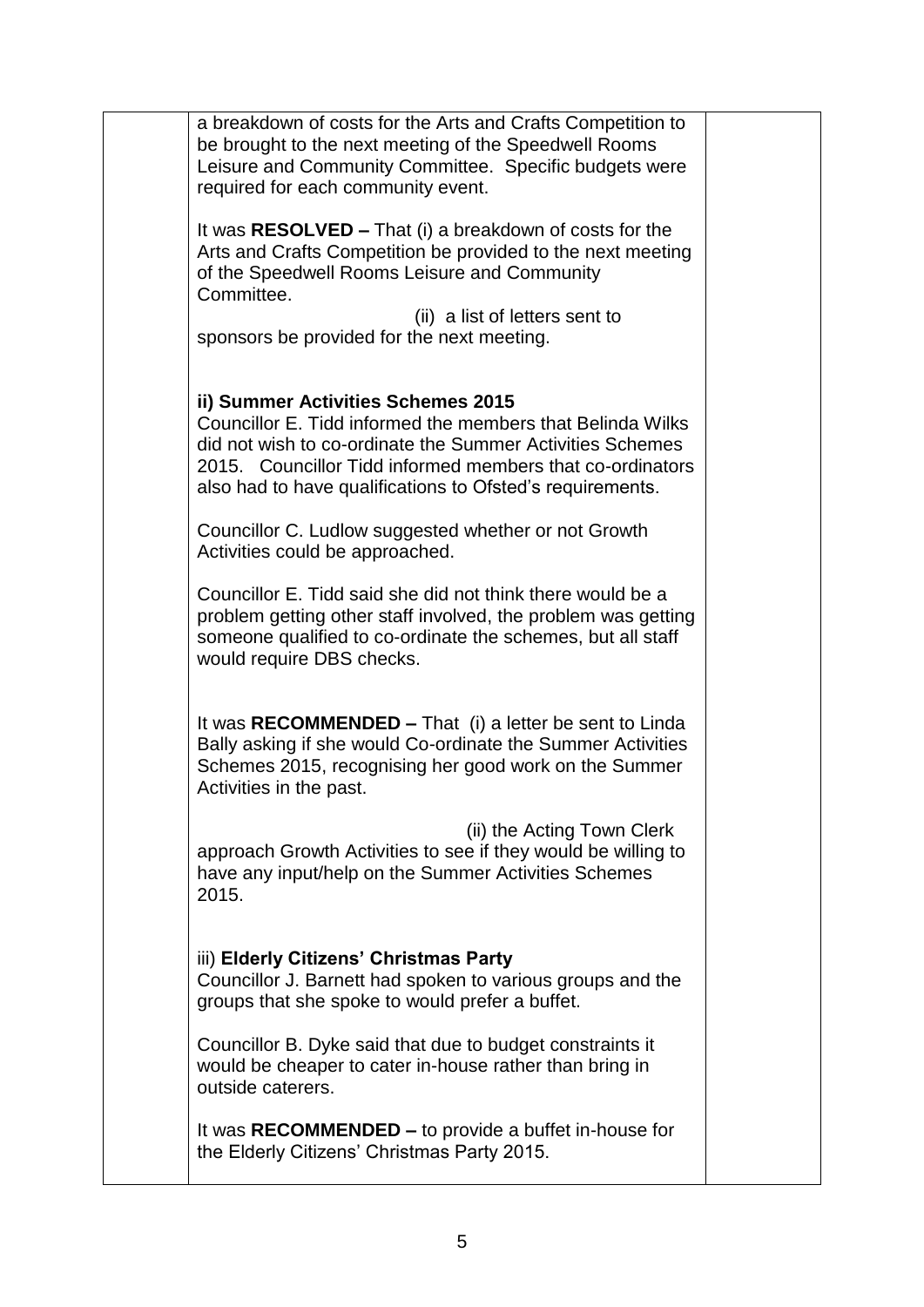|         | iv) Christmas Market 2015<br>The Christmas Market would be held on Wednesday 2 <sup>nd</sup><br>December.                                                                                                                                                                                                                                                                                |  |
|---------|------------------------------------------------------------------------------------------------------------------------------------------------------------------------------------------------------------------------------------------------------------------------------------------------------------------------------------------------------------------------------------------|--|
|         | It was RECOMMENDED – That letters be sent out to all<br>market stall holders on the list provided, asking if they would<br>come along to the Christmas Market on Wednesday 2 <sup>nd</sup><br>December.                                                                                                                                                                                  |  |
|         | v) Music of 1914 Event                                                                                                                                                                                                                                                                                                                                                                   |  |
|         | It was RECOMMENDED - That Councillor B. Dyke contact<br>Jo Roberts with a view to organising a First World War,<br>Music Hall themed evening on Friday 10 <sup>th</sup> July.                                                                                                                                                                                                            |  |
|         | iv) Christmas Lights 2015<br>A quote had been received from Civic Pride, which would be<br>presented to the Policy, Finance and Publicity Committee.<br>Councillor C. Ludlow informed members that Civic Pride<br>would be providing the Christmas Tree for the Market<br>Square and it was hoped to extend the lights towards the<br>Church along High Street if it came within budget. |  |
|         | <b>RECOMMENDED</b> - That Speedwell Rooms Leisure and<br>Community Committee decide on which light displays they<br>prefer and the quote be presented to the Policy, Finance<br>and Publicity Committee                                                                                                                                                                                  |  |
| 1026/14 | <b>ALLOTMENTS</b><br>Councillor C. Ludlow informed members that stand pipes<br>had been erected at Middlecroft Road allotments but the<br>water supply still required connecting.                                                                                                                                                                                                        |  |
|         | It was RECOMMENDED - that the Acting Town Clerk<br>contact Barry Drury of Middlecroft Allotments and the Water<br>Board with a view to getting the water supply connected at<br>Middlecroft Allotments.                                                                                                                                                                                  |  |
| 1027/14 | <b>COMMUNITY AWARDS</b><br>The list of nominees for the Community Wards was<br>discussed. The Awards would be presented at the Arts and<br>Crafts Presentation evening event.                                                                                                                                                                                                            |  |
|         | It was RECOMMENDED - That a list of nominees be<br>supplied to every meeting of the Speedwell Rooms Leisure<br>and Community Committee.                                                                                                                                                                                                                                                  |  |